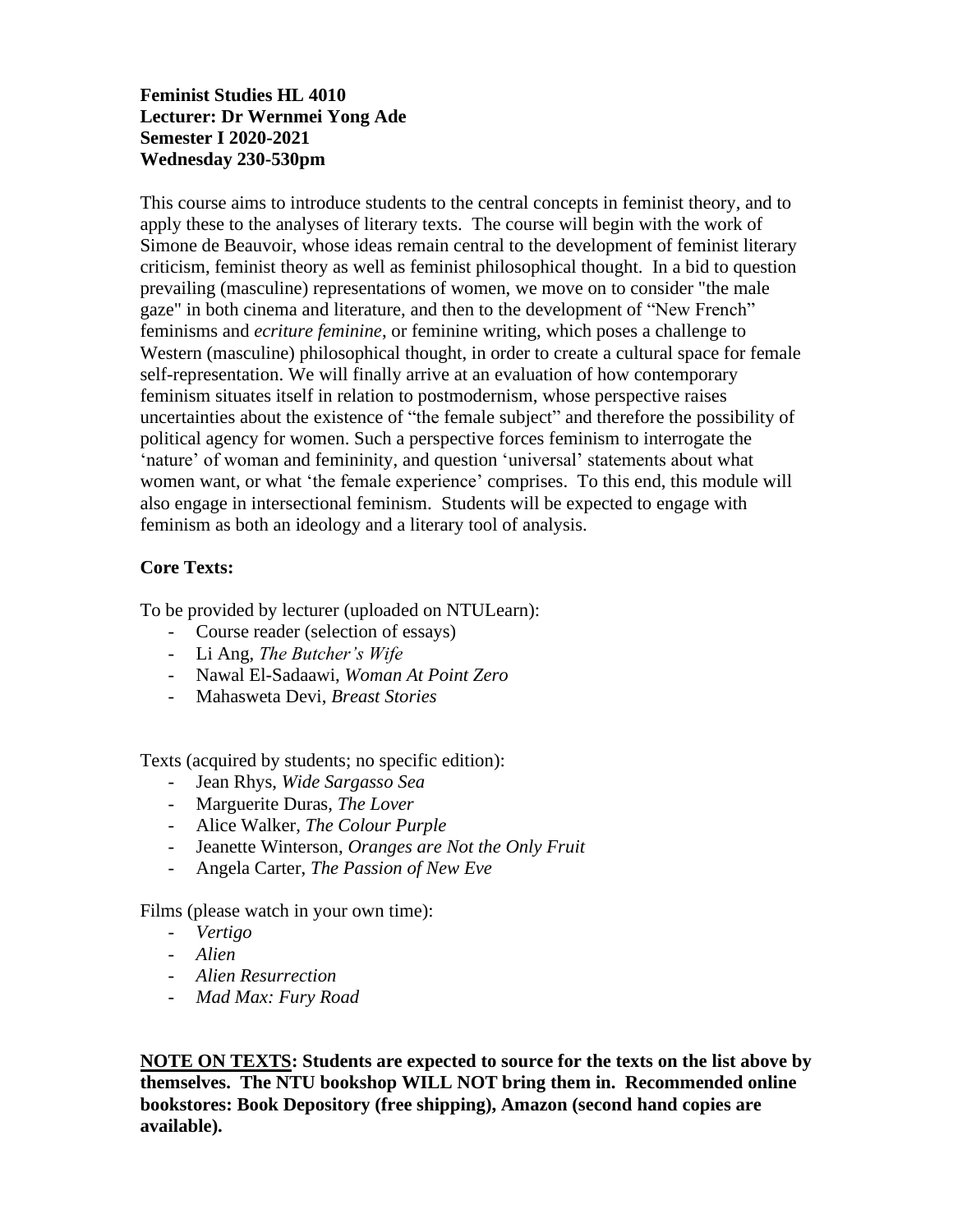# **Weekly Schedule:**

|                     | <b>Topic</b>                                                                           |  |  |  |
|---------------------|----------------------------------------------------------------------------------------|--|--|--|
| Week 1<br>August 12 | Introduction                                                                           |  |  |  |
|                     | "One is not born a woman, one becomes a woman"                                         |  |  |  |
|                     | Essays: Simone de Beauvoir and Toril Moi                                               |  |  |  |
| Week 2              | Psychoanalysis and feminism, madness and motherhood.                                   |  |  |  |
| August 19           | Text: Wide Sargasso Sea                                                                |  |  |  |
| Week 3              | The male gaze                                                                          |  |  |  |
| August 26           | Film: Vertigo, Alien                                                                   |  |  |  |
| Week 4              | The female gaze?                                                                       |  |  |  |
| September 2         | The Lover                                                                              |  |  |  |
| Week 5              | Do women write differently?                                                            |  |  |  |
| September 8         | Virginia Woolf: A Room of One's Own<br>Alice Walker: In Search of Our Mother's Gardens |  |  |  |
| Week 6              | Introducing ecriture feminine: Irigarary and Cixous                                    |  |  |  |
| September 15        | The Lover                                                                              |  |  |  |
| Week 7              | Gender and sexuality I                                                                 |  |  |  |
| September 23        | Essays: Monique Wittig, Adrienne Rich, Audre Lorde<br>The Colour Purple                |  |  |  |
| Week 8              | <b>RECESS WEEK</b>                                                                     |  |  |  |
| September 30        |                                                                                        |  |  |  |
| Week 9              | Postmodernism and Feminism                                                             |  |  |  |
| October 7           | Film: Alien Resurrection<br>Essay: Donna Haraway's Manifesto for Cyborgs               |  |  |  |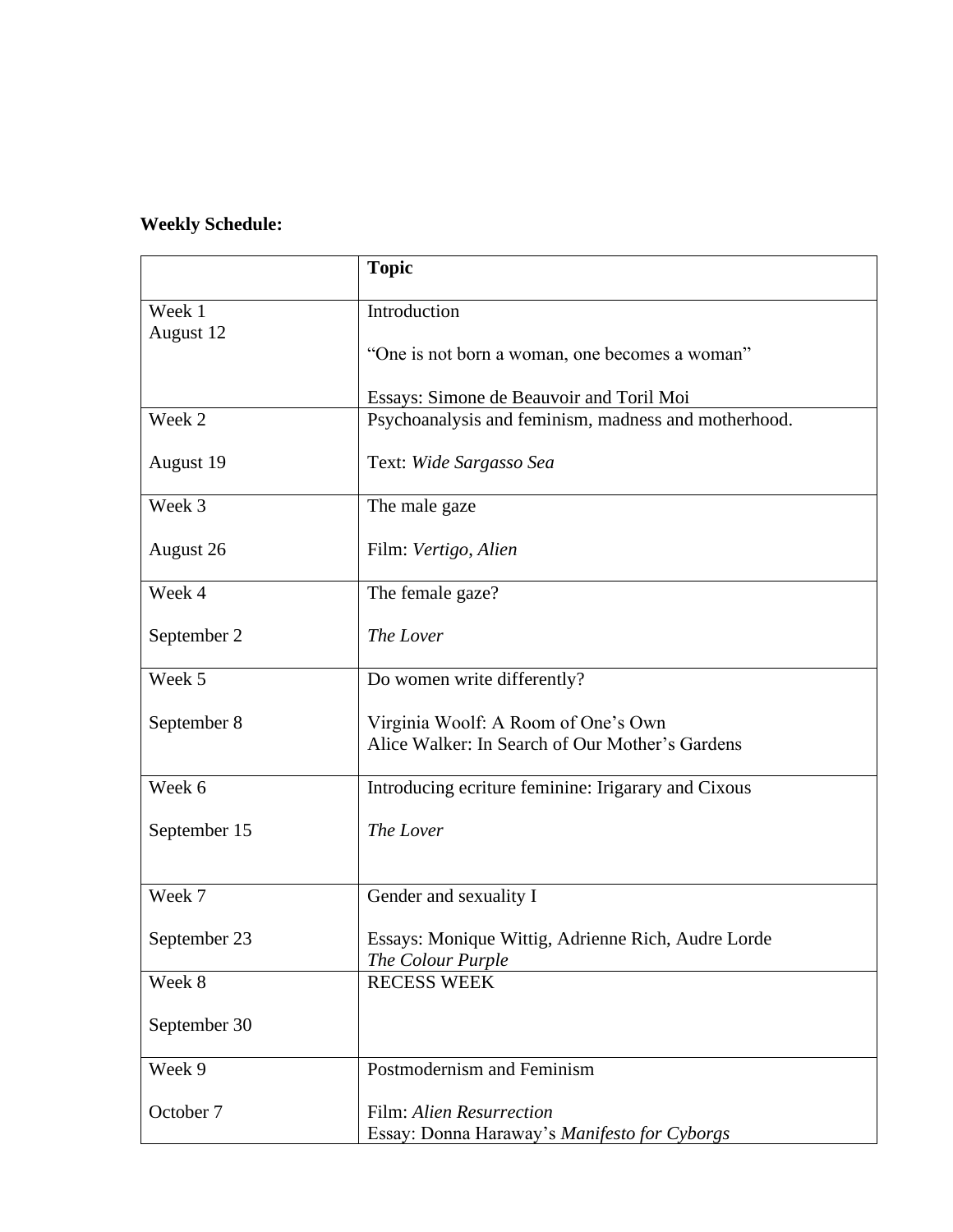| Week 10                               | Gender and Sexuality II                                        |  |  |
|---------------------------------------|----------------------------------------------------------------|--|--|
| October 14                            | <b>Essays: Judith Butler</b>                                   |  |  |
|                                       | The Passion of New Eve                                         |  |  |
|                                       | Oranges are Not the Only Fruit                                 |  |  |
| Week 11                               | Intersectional feminist criticism I: "Women of Color" feminist |  |  |
|                                       | criticism                                                      |  |  |
| October 21                            |                                                                |  |  |
|                                       | Essay: Kimberle Crenshaw                                       |  |  |
|                                       | The Colour Purple                                              |  |  |
| Week 12                               | Intersectional feminist criticism II: The Third World Woman?   |  |  |
|                                       |                                                                |  |  |
| October 28                            |                                                                |  |  |
|                                       | Woman at Point Zero<br><b>Breast Stories</b>                   |  |  |
|                                       |                                                                |  |  |
| Week 13                               | Intersectional feminist criticism II: The Third World Woman?   |  |  |
|                                       | continued                                                      |  |  |
| November 4                            |                                                                |  |  |
|                                       | Essay: Gayatri Spivak                                          |  |  |
|                                       | Wide Sargasso Sea                                              |  |  |
|                                       | The Butcher's Wife                                             |  |  |
| Week 14                               | New materialism, the post-human and feminist theory            |  |  |
|                                       |                                                                |  |  |
| November 11<br>The Passion of New Eve |                                                                |  |  |
|                                       | Mad Max: Fury Road                                             |  |  |

#### **Method of instruction:**

3-hour seminar

#### **Mode of Assessment:**

100% Continuous Assessment

Breakdown:

|  |  |  | Essay Assignment One (2500 word context based essay) | 25% |
|--|--|--|------------------------------------------------------|-----|
|--|--|--|------------------------------------------------------|-----|

- Essay Assignment Two (2500 word general essay) 25%
- 
- Blog Project (3 posts over 14 weeks)<br>- End of Term Assessment (2.5 hour open book essay test) 25% - End of Term Assessment  $(2.5$  hour open book essay test)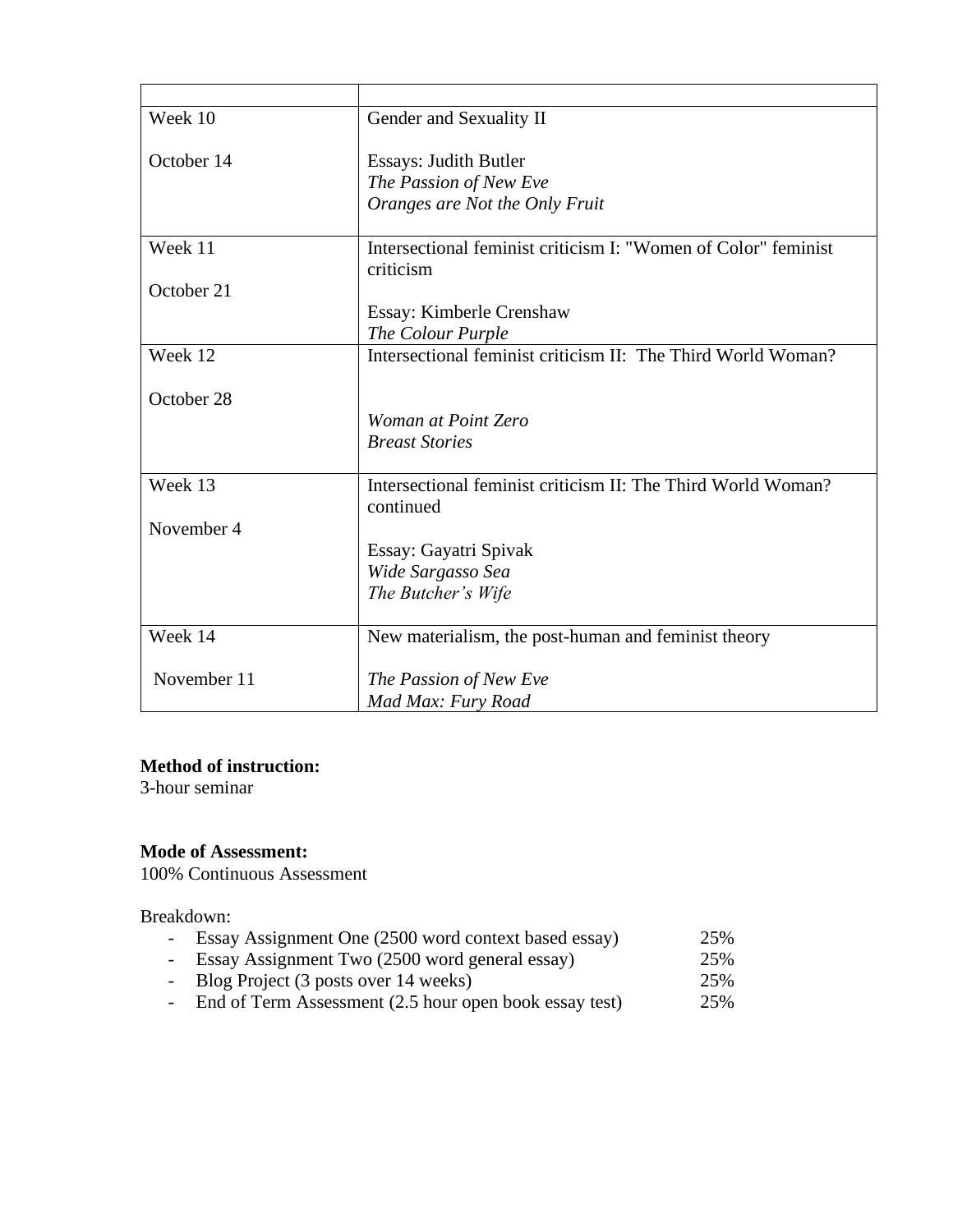#### **Suggested Secondary Reading:**

**(***You are encouraged to explore and supplement the readings offered in the course reader with your own. You are however not confined to this list, nor are you required to read everything on this list. The following books are available in the library.***)**

Mccann, Carole. & Kim, Seung-kyung. *Feminist Theory Reader: Local and Global Perspectives*. Routledge, 2013.

Jones, Amelia ed. *The Feminism and Visual Culture Reader*. Routledge, 2010.

Cahill, Ann J., Hansen, Jennifer, Butler, Judith et. al. *Continental Feminism Reader*, Rowman & Littlefield Publishers, 2003.

Mann, Susan Archer. *Doing Feminist Theory: From Modernity to Postmodernity.*  Oxford University Press, 2012.

Donovan, Josephine. *Feminist Theory: The Intellectual Traditions*. Continuum, 2000, London, New York.

Jackson, Stevi & Jones, Jackie. *Contemporary Feminist Theories*. Edinburgh University Press, 1998, UK.

Warhol, Robyn R. & Herndl, Diane Price, ed. *Feminisms: An Anthology of Literary Theory and Criticism*. Rutgers University Press, 1997, New Brunswick, New Jersey.

Eagleton, Mary, ed. *Feminist Literary Theory A Reader*. Basil Blackwell, 1986, UK.

Humm, Maggie, ed. *Feminisms, A Reader*. Harvester Wheatsheaf, 1992, London.

Belsey, Catherine and Moore, Jane, ed. *The Feminist Reader: Essays in Gender and the Politics of Literary Criticism*. Basil Blackwell, 1989, New York.

Gilbert, Sandra and Gubar, Susan, ed. *Feminist Literary Theory and Criticism A Norton Reader*. Norton, 2007, New York & London

Marks, Elaine and Courtivron, Isabelle de, ed. & introd. *New French Feminisms An Anthology*. Schocken Books, 1981, New York

Oliver, Kelly and Walsh, Lisa. *Contemporary French Feminism*. Oxford University Press, 2004, UK

Gibert, Sandra M. & Gubar, Susan. *The Madwoman in the Attic*. Yale Nota Bene, Yale University Press, 2000, New Haven & London.

Spender, Dale. *Man Made Language*. Pandora Press, 1990, Canada.

Moi, Toril. *Sexual/Textual Politics: Feminist Literary Theory*. Routledge, 1985, London & New York.